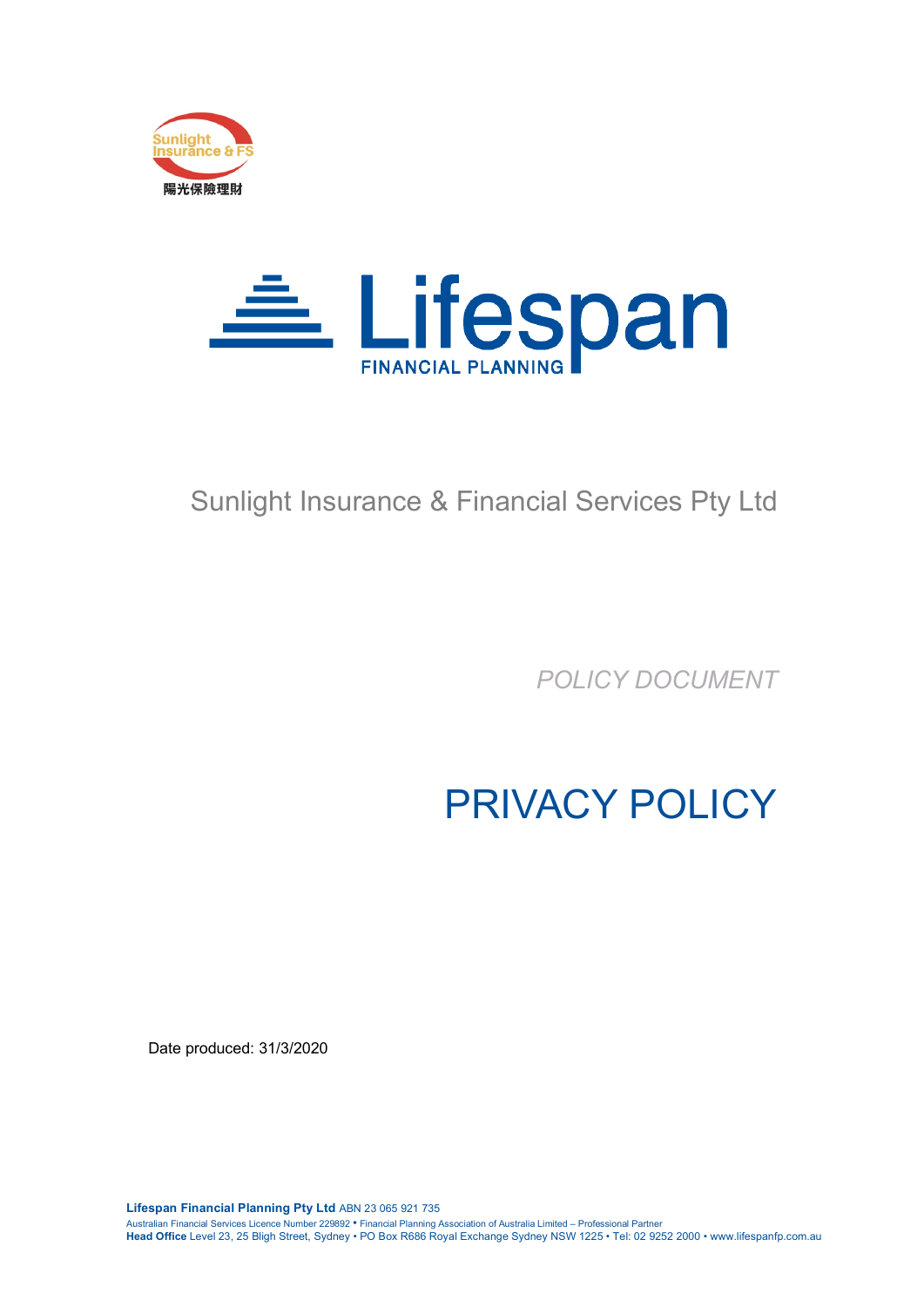#### OUR COMMITMENT

At Lifespan Financial Planning (Lifespan) and Sunlight Insurance & Financial Services Pty Ltd we recognise that your privacy is very important. Our business is governed by legislation protecting your personal information, including the Privacy Act 1988 and Australian Privacy Principals (APPs) Privacy Amendment (Enhancing Privacy Protection) Act 2012 which replace the National Privacy Principles established under the Privacy Amendment (Private Sector) Act 2000.

Our Privacy Policy sets out our commitment to those principles. We require all our staff (including our Authorised Representatives) to adopt our Privacy Policy.

A summary of the Australian Privacy Principles is available by contacting our office.

#### ANONYMITY AND PSEUDONYMITY

You have the option of not identifying yourself or using a pseudonym when dealing with Sunlight Insurance & Financial Services Pty Ltd / Lifespan unless it is impracticable for us to deal with you in this manner. If you elect to not identify yourself for a financial service we will inform you if it is impractical in those circumstances.

#### **COLLECTION**

As a provider of financial services, we are subject to certain legislative and regulatory requirements, which necessitate us obtaining and holding detailed information, which personally identifies you and/or contains information or an opinion about you. In addition, our ability to provide you with a comprehensive financial planning and advice service is dependent on us obtaining certain personal information about you, including:

- (a) employment details and employment history
- (b) details of your financial needs and objectives
- (c) details of your current financial circumstances, including your assets and liabilities (both actual and potential), income, expenditure, insurance cover and superannuation
- (d) details of your investment preferences and aversion or tolerance to risk
- (e) information about your employment history, employment circumstances, family commitments and social security eligibility and
- (f) health information (required for some types of insurance)

We are required pursuant to the

- Corporations Act 2001,
- Anti-Money Laundering and Counter-Terrorism Financing Act 2006,
- Taxation Administration Act 1953,
- Australian Securities and Investments Commission Act 2001,
- Superannuation Guarantee (Administration) Act 1992,
- Superannuation (Unclaimed Money and lost members) Act 1999

as those acts are amended and any associated regulations and Rules of Professional Conduct of the Financial Planning Association of Australia (FPA) to collect sufficient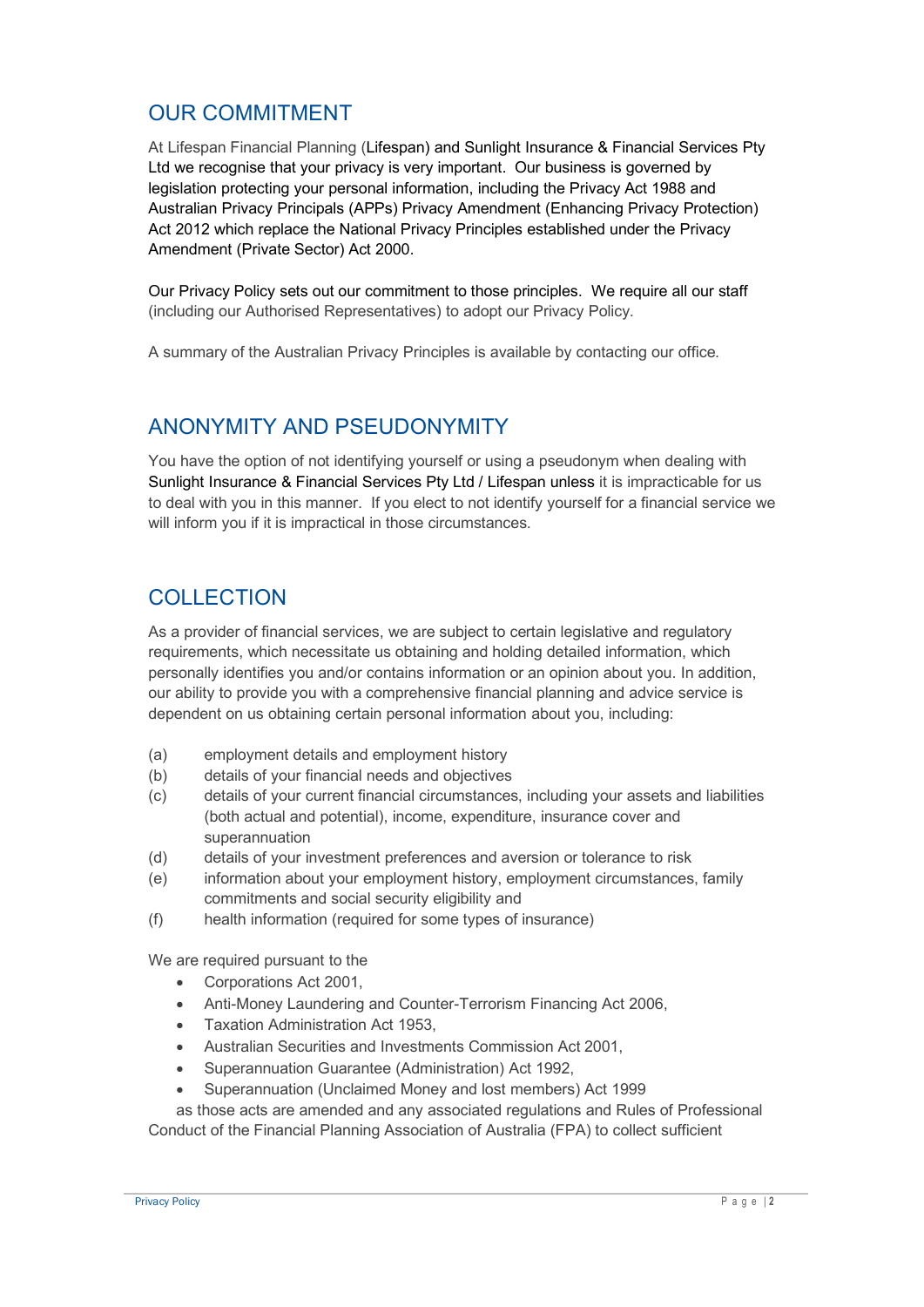information to ensure appropriate advice can be given in respect of recommendations made to our clients.

Failure to provide the personal information referred to above may expose you to higher risks in respect of the recommendations made to you and may affect the adequacy or appropriateness of advice we give to you.

Generally, collection of your personal information will be effected in either face to face interviews, over the telephone or by way of an online client engagement form. Additional and/or updated personal information may be collected through one or more of those methods as required.

Information may be received from  $3<sup>rd</sup>$  parties such as accountants, solicitors or referring entities. This information will usually be information that we determined could have been collected from you directly. However, should we determine otherwise and the information is not contained in a Commonwealth record, we will as soon as practicably possible either destroy or de-identify it as long as it is lawful to do so.

## USE AND DISCLOSURE

We will only collect, maintain and use Personal Information about you if it is necessary for us to adequately provide to you the services you have requested including:

- the preparation of your financial plan
- the provision of financial planning advice to you
- making securities and investment recommendations
- reviewing your financial plan
- reviewing securities and investment recommendations
- risk management

We will not use or disclose Personal Information collected by us for any purpose other than:

- the purposes for which it was provided or secondary related purposes in circumstances where you would reasonably expect such use or disclosure; or
- where you have consented to such disclosure; or
- where the Australian Privacy Principles authorise use or disclosure where required or authorised under law, in circumstances relating to public health and safety and in connection with certain operations by or on behalf of an enforcement body.

We are required under the Rules of Professional Conduct of the FPA to make certain information available for inspection by the Association on request to ensure ongoing compliance with mandatory professional standards. This may involve the disclosure of your personal information. We are also obliged pursuant to the Corporations Act to maintain certain transaction records and make those records available for inspection by the Australian Securities and Investments Commission (ASIC).

We may use the personal information collected from you for the purpose of providing you with direct marketing material such as articles that may be of interest to you, however you may, by contacting us by any of the methods detailed below, request not to receive such information and we will give effect to that request. Please allow 2 weeks for your request to be actioned.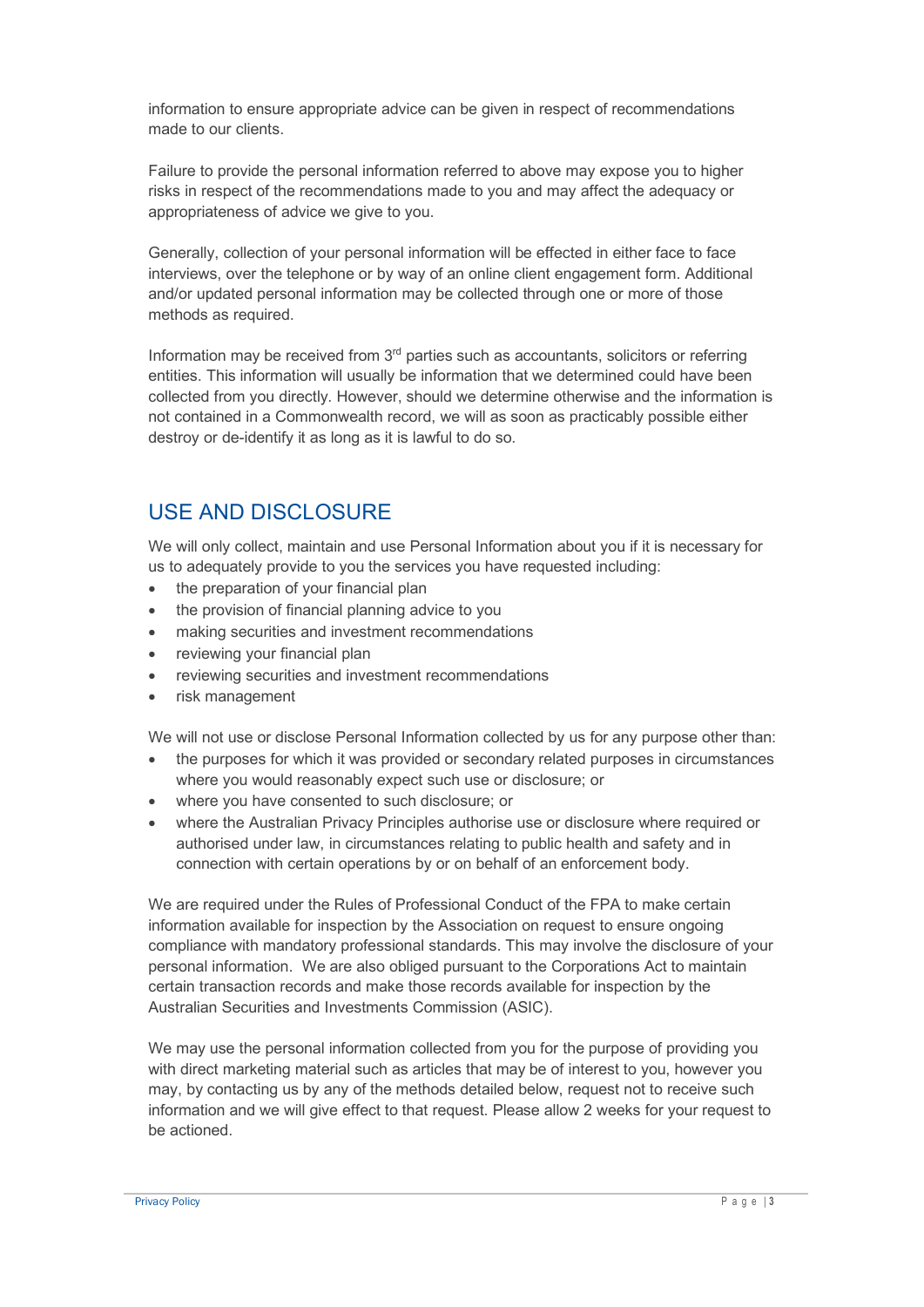We may disclose your personal information to another financial planner during periods when this office is unmanned or closed so that you can be assured of receiving a continued service.

We may disclose your Personal Information to superannuation fund trustees, insurance providers, and product issuers for the purpose of giving effect to your financial plan and the recommendations made by us.

In order to ensure that you receive a personal and tailored service, your Personal Information may be transferred to one of our agents or authorised representatives who will be your primary point of contact with the organisation. It is a condition of our agreement with each of our representatives that they adopt and adhere to this privacy policy. You can be assured that your information will be maintained by any agent or representative in accordance with this policy. If you have any concerns in this regard, you should contact us by any of the methods detailed below.

Personal information may be disclosed to overseas recipients. In the cases where the information will be disclosed by Lifespan in the course of their monitoring and supervision activities, these activities are requirements under Corporations Act 2001 and the recipient is most likely to be located in Poland. For Sunlight Insurance & Financial Services Pty Ltd, in the course of administering and or preparing our advice for you the recipient of the personal information is most likely to be located in Australia. In the case that we were to disclose your personal information to other overseas recipients located in another countries, you will be made aware of the countries in which recipients are likely to be located if it is practicable to do so.

We may store your information in a cloud or other types of networked or electronic storage. As electronic or networked storage can be accessed from various countries via an internet connection, it's not always practicable to know in which country your information may be held.

If we do disclose your personal information to an overseas organisation we will take reasonable steps to ensure that the overseas organisation complies with the APPs or the equivalent legislation in its jurisdiction.

In the event that we propose to sell our business we may disclose your personal information to potential purchasers for the purpose of them conducting due diligence investigations. Any such disclosure will be made in confidence and it will be a condition of that disclosure that no personal information will be mishandled or disclosed by them. In the event that a sale of our business is to take place and depending on the transaction type, the consent of the individuals concerned before the sale is made may be sort, all clients will be advised of the transfer of their personal information to the purchaser of the business.

#### DOCUMENT SECURITY AND STORAGE

Your personal information is maintained securely and is generally held in your client file. Information may also be held in a computer database. We will seek to ensure that the personal information collected and held by us is protected from misuse, loss, unauthorised access, modification or disclosure.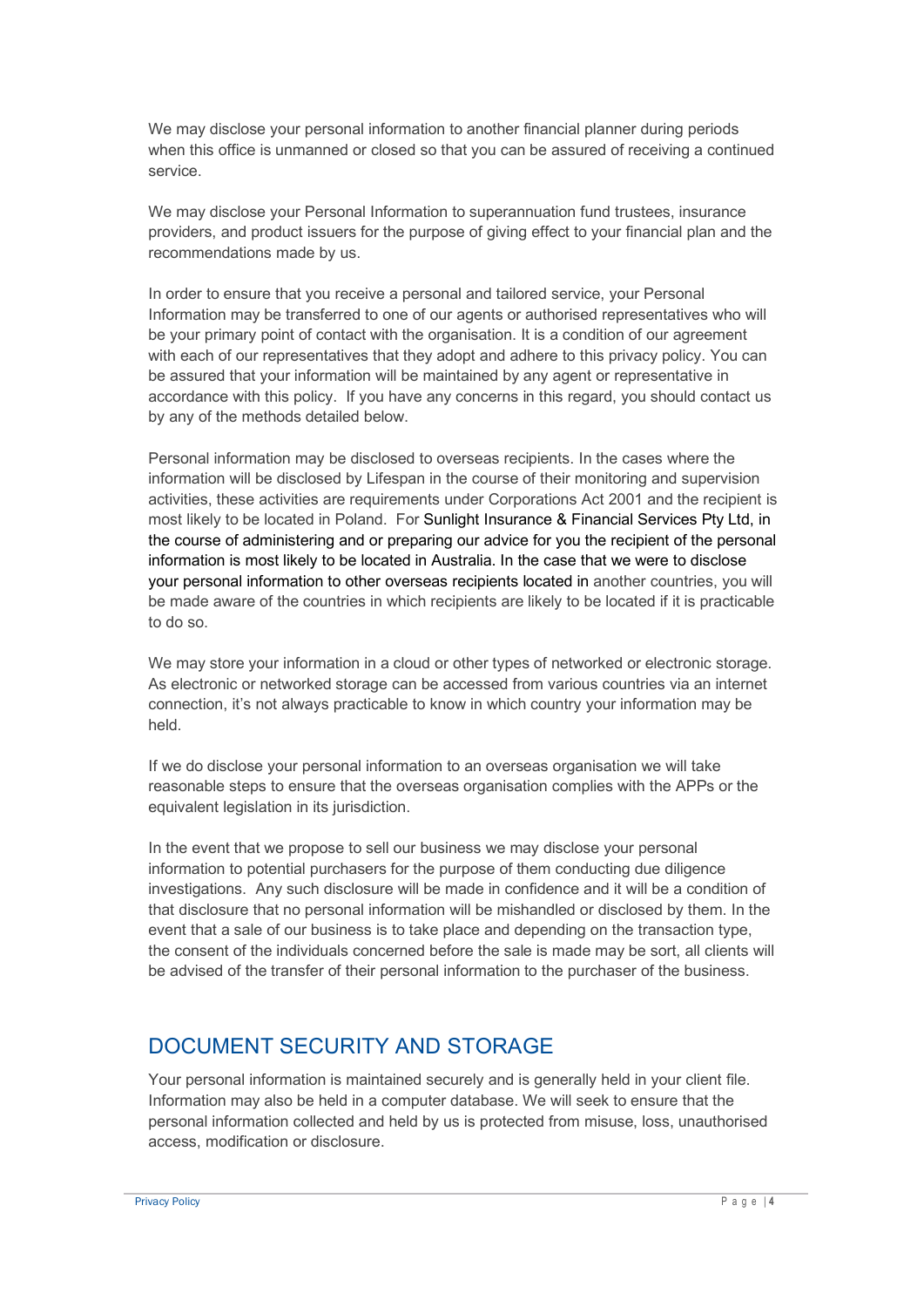## ACCESS AND CORRECTION

You may at any time, request access to your personal information by contacting your adviser or Lifespan's Privacy Officer. We will (subject to the following exceptions) provide you with access to that information either by providing you with copies of the information requested, allowing you to inspect the information requested or providing you with an accurate summary of the information held. We will, prior to providing access in accordance with this policy, require you to provide evidence of your identity.

We will not provide you with access to your personal information if:

- (a) providing access would pose a serious threat to the life or health of a person
- (b) providing access would have an unreasonable impact on the privacy of others
- (c) the request for access is frivolous or vexatious
- (d) the information related to existing or anticipated legal proceedings between us and would not be discoverable in those proceedings
- (e) providing access would reveal our intentions in relation to negotiations with you in such a way as to prejudice those negotiations
- (f) providing access would be unlawful
- (g) denying access is required or authorised by or under law
- (h) providing access would be likely to prejudice certain operations by or on behalf of an enforcement body or an enforcement body requests that access not be provided on the grounds of national security

In the event we refuse access to your personal information, we will provide you with an explanation for that refusal.

We will endeavour to ensure that, at all times, the personal information about you which we hold is up to date and accurate. In the event that you become aware, or believe, that any Personal Information which we hold about you is inaccurate, incomplete or outdated, you may contact us by any of the methods detailed below and provide to us evidence of the inaccuracy or incompleteness and we will, if we agree that the information requires correcting, take all reasonable steps to amend the information.

We will endeavour to respond to any request for document access within 14-30 days depending on the complexity of the information and/or the request. If your request is urgent please indicate this clearly.

## IDENTIFIERS

Generally, we will not adopt or use an identifier (eg, TFNs, Medicare numbers, etc) that has been assigned by a government agency and may be provided by you to group, sort or identify people. We will only disclose the information to another entity where you authorise that disclosure or where we are required to do so by law (e.g. Tax File Numbers to product issuers or trustees of superannuation fund).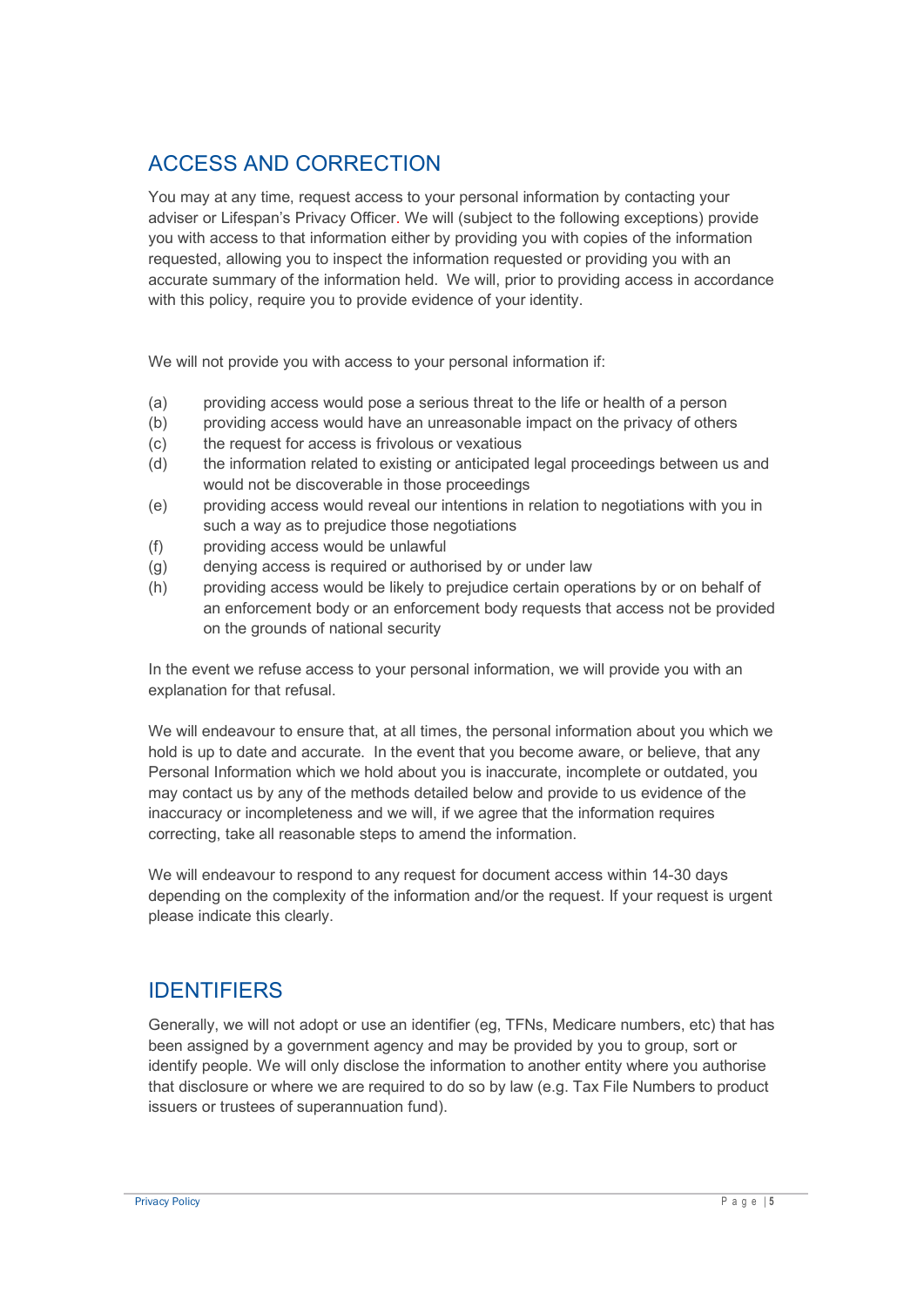# INFORMATION COLLECTED ONLINE

Sunlight Insurance & Financial Services Pty Ltd / Lifespan's web site may contain links to other web sites whose operator may or may not adhere to a privacy policy or be governed by the Australian Privacy Principles.

While it is not necessary to register your personal details to use our Web site, we do offer a registration service which will enable you to receive product and service updates, newsletters and other information. In the event you do register with us, we will collect personal information from you including your name and e-mail address.

If you have registered with us and you wish to update your registration details or decide, at any time, that you do not wish to receive any further information from us, you can give effect to this by following the instruction on the website or by contacting us directly.

Our Web site may use cookies which allows us to identify your browser while you are using our site. Cookies do not identify you, they simply allow us to track usage patterns so that we can measure the level of interest in various areas of our site. All browsers allow you to be notified when you receive a cookie and elect to either accept it or not. Your Internet service provider should be able to assist you to set your preferences.

#### PRIVACY COMPLAINTS

This Privacy Policy and the legislation which governs it has been established to promote and protect your privacy rights. If you believe your personal information has been mishandled or there has been a breach of privacy, you may lodge a complaint directly with Lifespan's Privacy Officer by contacting them on the details below. Your complaint will be thoroughly investigated and responded to within 5 working days. We endeavour to satisfactorily resolve all complaints and encourage our clients to resolve complaints directly with our organisation, however, if you are unhappy with our response, you are entitled to escalate your complaint to the Office of the Australian Information Commissioner.

## CHANGES TO THIS PRIVACY POLICY

We reserve the right to review and amend this Privacy Policy in accordance with legislative changes and our business requirements.

# CONTACT US

If you have any further enquiries regarding privacy issues or require further information relating to our Privacy Policy, please contact our Privacy Officer, Eugene Serravalle.

Level 23, 25 Bligh Street, Sydney 2000 PO Box R686, Royal Exchange Sydney 1225 Telephone: (02) 9252 2000 Facsimile: (02) 9252 2330 Email: eugene.serravalle@lifespanfp.com.au